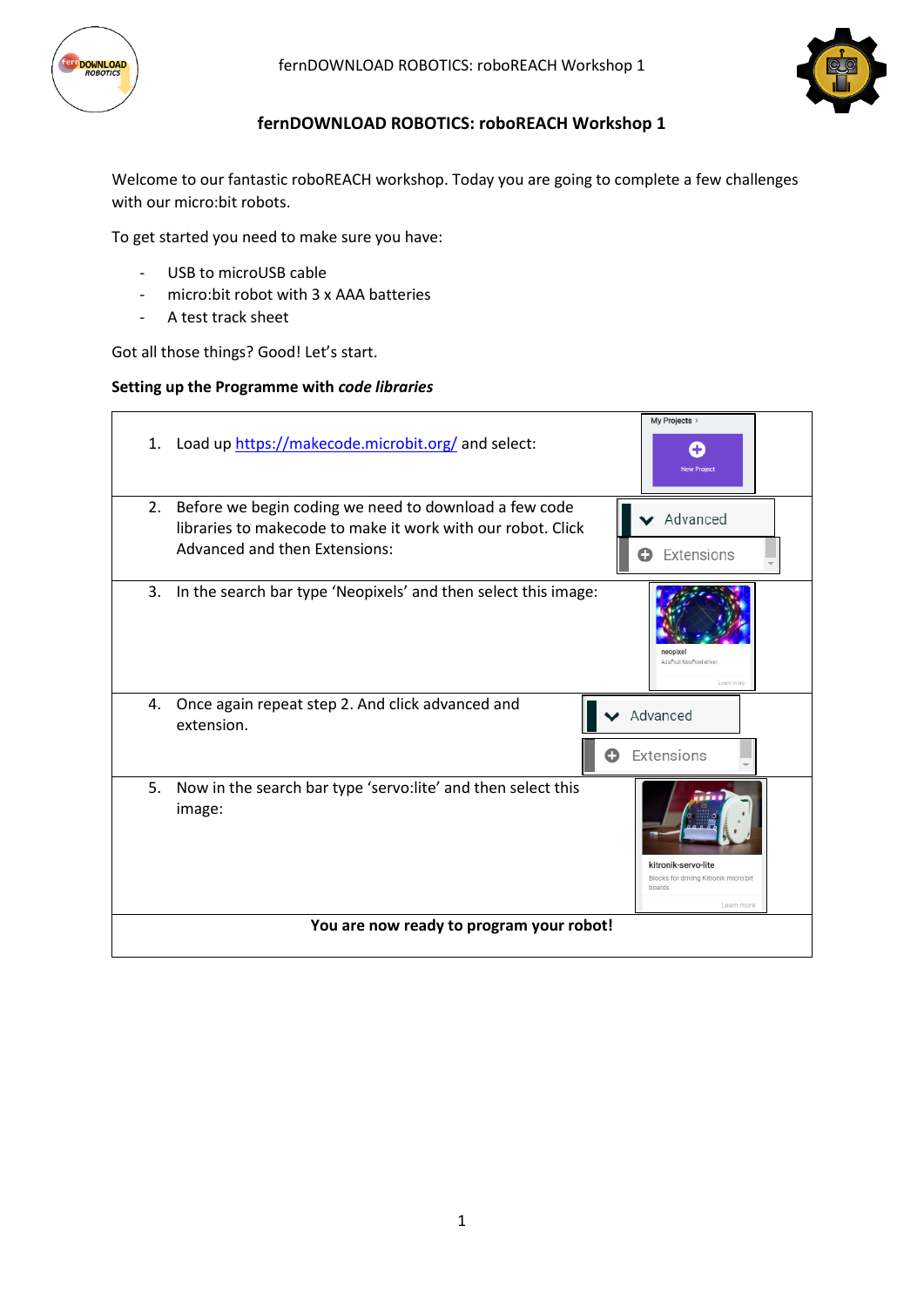



# **Setting up the Pins and LED strip**

| 6.       | Select L<br>This creates a new variable called 'Pixel Array'.                  |      |           | <b>Variables</b>                                                                                                                          | I in the |  |            | Make a Variable |  | New variable name: | box, type: Pixel Array                                              |          |  |
|----------|--------------------------------------------------------------------------------|------|-----------|-------------------------------------------------------------------------------------------------------------------------------------------|----------|--|------------|-----------------|--|--------------------|---------------------------------------------------------------------|----------|--|
|          |                                                                                |      |           |                                                                                                                                           |          |  |            |                 |  | Pixel Array        |                                                                     | Cancel x |  |
| 7.       | Create your first block by copying the diagram below in to the on start block: |      |           |                                                                                                                                           |          |  |            |                 |  |                    |                                                                     |          |  |
| on start |                                                                                |      |           |                                                                                                                                           |          |  |            |                 |  |                    |                                                                     |          |  |
| set      |                                                                                |      |           | <b>Pixel Array <math>\bullet</math> to NeoPixel at pin P0 <math>\bullet</math> with 5 ) leds as RGB (GRB format) <math>\bullet</math></b> |          |  |            |                 |  |                    |                                                                     |          |  |
|          | set pull pin P15 ▼ to up ▼                                                     |      |           |                                                                                                                                           |          |  |            |                 |  |                    | $+ + + + + + +$                                                     |          |  |
|          | set pull pin P16 ▼ to up ▼                                                     |      |           |                                                                                                                                           |          |  |            |                 |  |                    |                                                                     |          |  |
|          |                                                                                |      | $+ - + -$ |                                                                                                                                           |          |  |            |                 |  |                    | $+ \quad + \quad + \quad + \quad + \quad + \quad + \quad + \quad +$ |          |  |
| 8.       | You will find the 'set pull pin' blocks in ADVANCED at the bottom under:<br>Ю  | Pins |           |                                                                                                                                           |          |  |            |                 |  |                    |                                                                     |          |  |
| 9.       | The cyan NeoPixel block is found under:                                        |      |           |                                                                                                                                           |          |  | ∴ Neopixel |                 |  |                    |                                                                     |          |  |

#### **Setting the Line Follower**